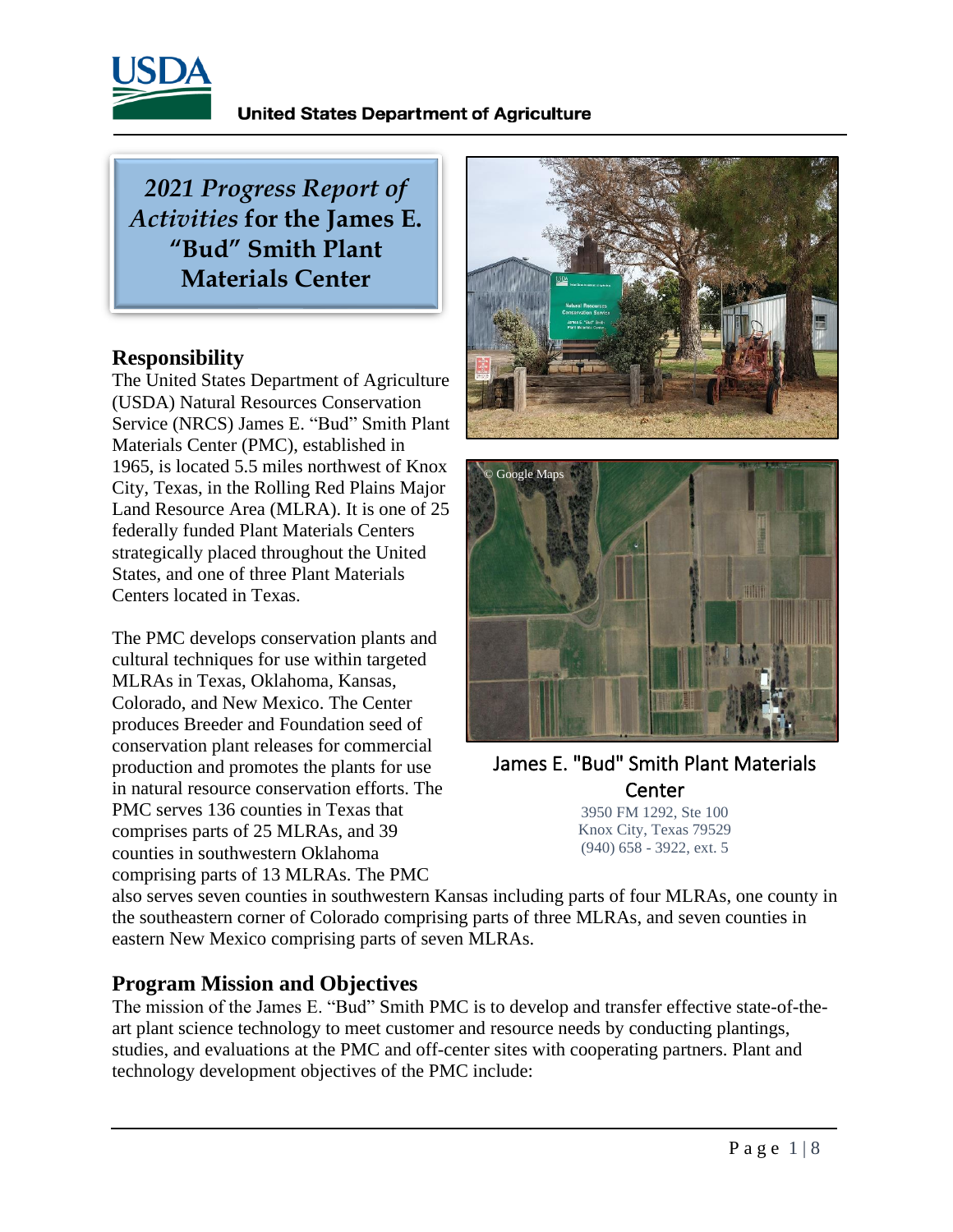

Saline Site Restoration

Erosion Control: wind and water Range and Pasture Improvement

Wildlife Habitat Improvement Water Quality Improvement on Agricultural Land

#### **Studies**

• Characterizing cereal rye (*Secale cereal* L.) varieties

The objective of this project is to further evaluate and characterize cereal rye varieties Elbon, Maton, Maton II, Oklon, Prima, and Wrens Abruzzi; as these varieties showed the most promise in North-Central Texas and Southwestern Oklahoma during a previous cover crop adaptation trial [\[Plant Materials Technical Note No. 3, Evaluation of Cool Season Cover](https://www.nrcs.usda.gov/Internet/FSE_DOCUMENTS/stelprdb1263176.pdf) [Crops in the South-Central Region, May 2020\].](https://www.nrcs.usda.gov/Internet/FSE_DOCUMENTS/stelprdb1263176.pdf) Further evaluation and characterization of these varieties is needed to support NRCS [Cover Crop conservation practice standard \(Code](https://www.nrcs.usda.gov/Internet/FSE_DOCUMENTS/stelprdb1263176.pdf) [340\)](https://www.nrcs.usda.gov/Internet/FSE_DOCUMENTS/stelprdb1263176.pdf) and will solidify future recommendations when addressing resource concerns. Evaluations include above ground biomass production, percent canopy cover via visual estimation (Canopeo App), plant height, spring green-up, nitrogen content, and carbon-tonitrogen ratio (C:N). Prima was excluded from the data analyses due to poor germination and field emergence.



Plant heights (inches) during 2021 of five cereal rye varieties evaluated at the James E. "Bud" Smith PMC near Knox City, Texas.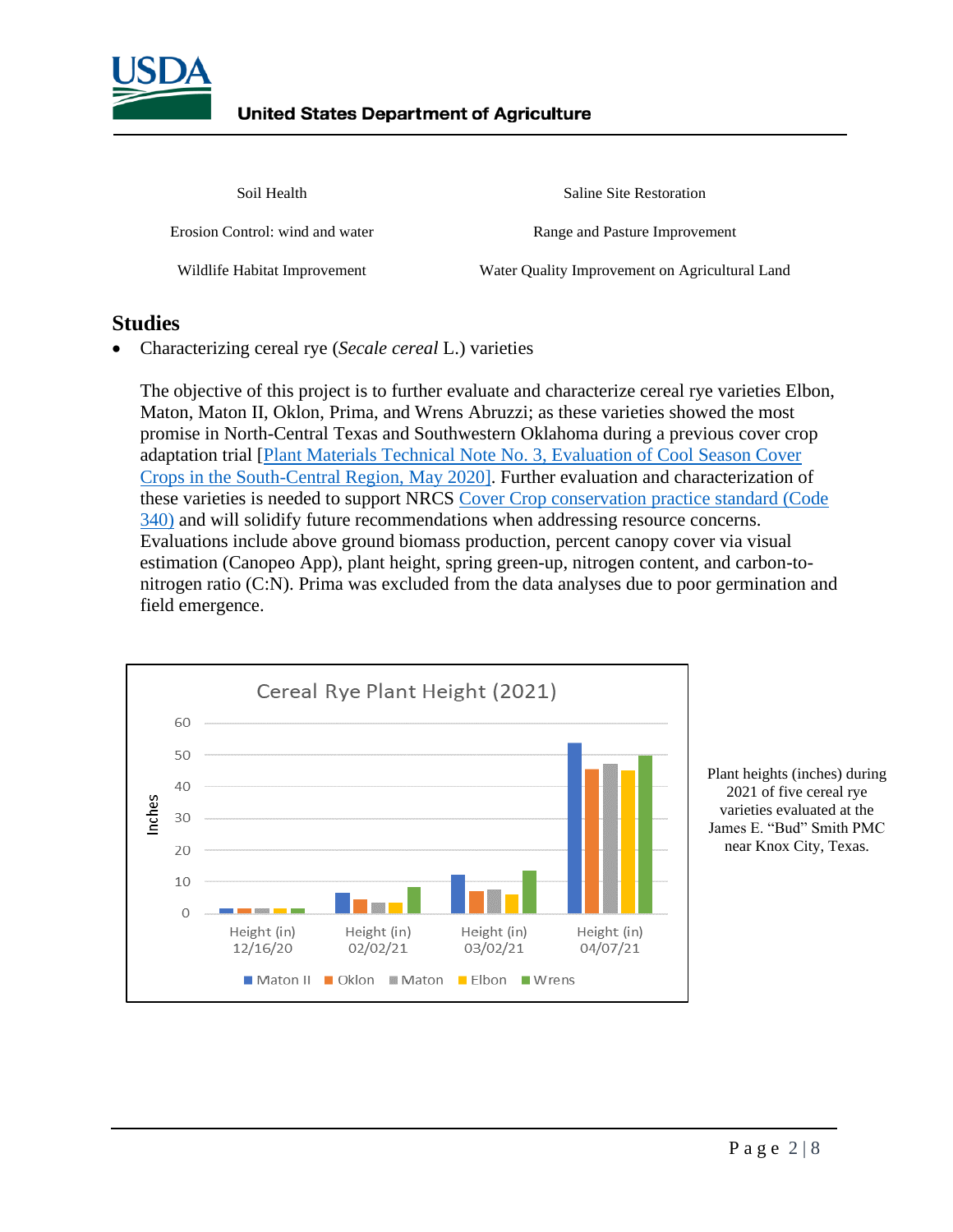





Percent canopy cover (%) during 2021 of five cereal rye varieties evaluated at the James E. "Bud" Smith PMC.

Maton II was the tallest variety at 54 inches, produced the largest biomass of 5264 lbs⋅a<sup>-1</sup>, and produced an overall percent canopy cover of 60%. Be advised that this is only one year of data; therefore, drawing any conclusions may be premature.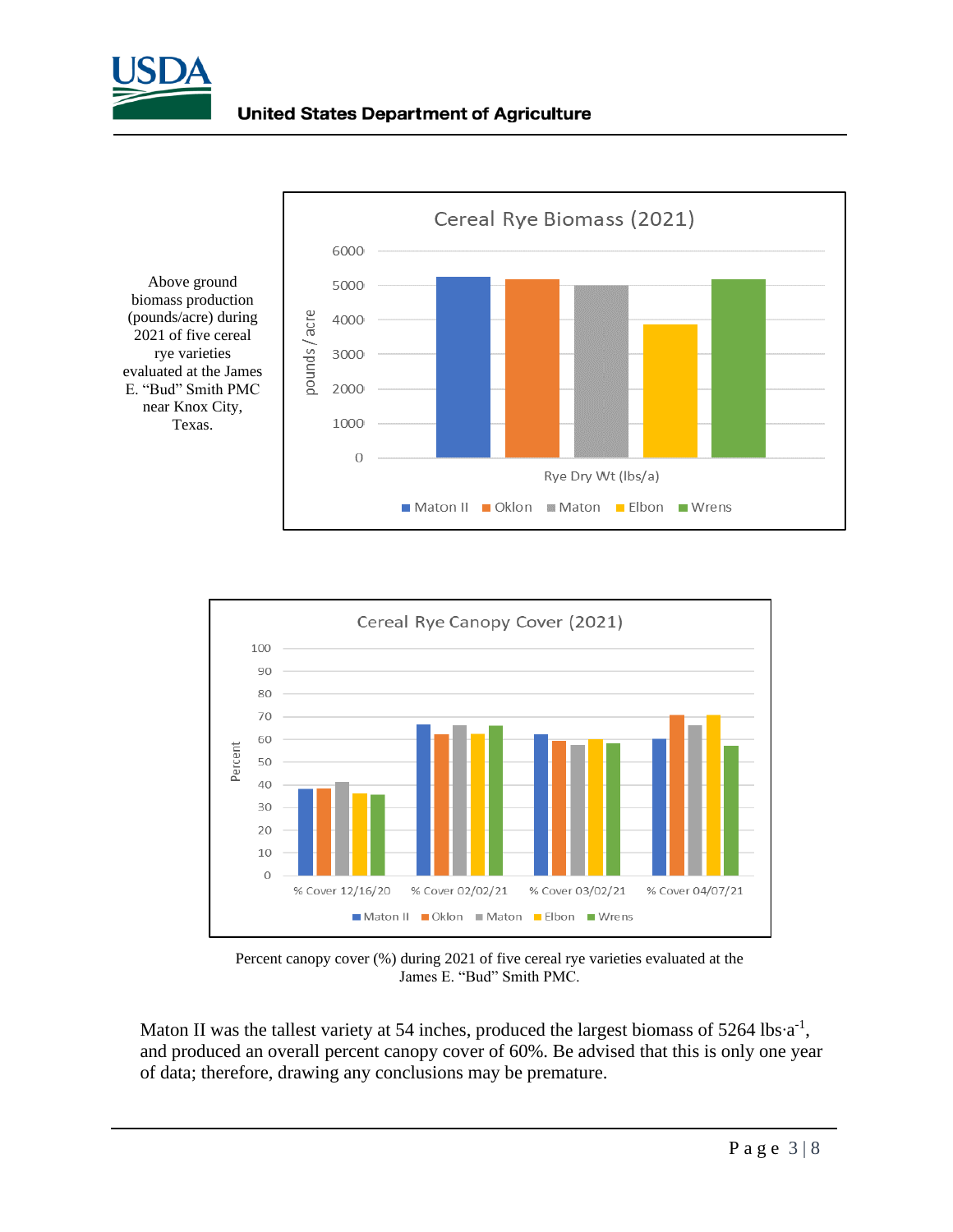

#### • Characterizing crimson clover (*Trifolium incarnatum* L.) varieties

Crimson clover varieties AU Robin, AU Sunrise, Dixie, and Kentucky Pride are under further evaluation as these varieties showed the most promise in North-Central Texas and Southwestern Oklahoma during a previous cover crop adaptation trial [\[Plant Materials](https://www.nrcs.usda.gov/Internet/FSE_PLANTMATERIALS/publications/natpmtn13591.pdf)  [Technical Note No. 3, Evaluation of Cool Season Cover Crops in the South-Central Region,](https://www.nrcs.usda.gov/Internet/FSE_PLANTMATERIALS/publications/natpmtn13591.pdf)  [May 2020\]](https://www.nrcs.usda.gov/Internet/FSE_PLANTMATERIALS/publications/natpmtn13591.pdf). The objective of this project is similar to the "cereal rye" evaluation to further to support NRCS [Cover Crop conservation practice standard \(Code 340\),](https://www.nrcs.usda.gov/Internet/FSE_DOCUMENTS/stelprdb1263176.pdf) and to solidify future recommendations when addressing resource concerns. Datasets under evaluation include above ground biomass production, canopy cover via visual estimation (Canopeo App), plant height, spring green-up, nitrogen content, and carbon-to-nitrogen ratio (C:N).



Plant heights (cm) during 2021 of four crimson clover varieties evaluated at the James E. "Bud" Smith PMC near Knox City, Texas.

Above ground biomass production (kg/ha) during 2021 of four crimson clover varieties evaluated at the James E. "Bud" Smith PMC near Knox City, Texas.

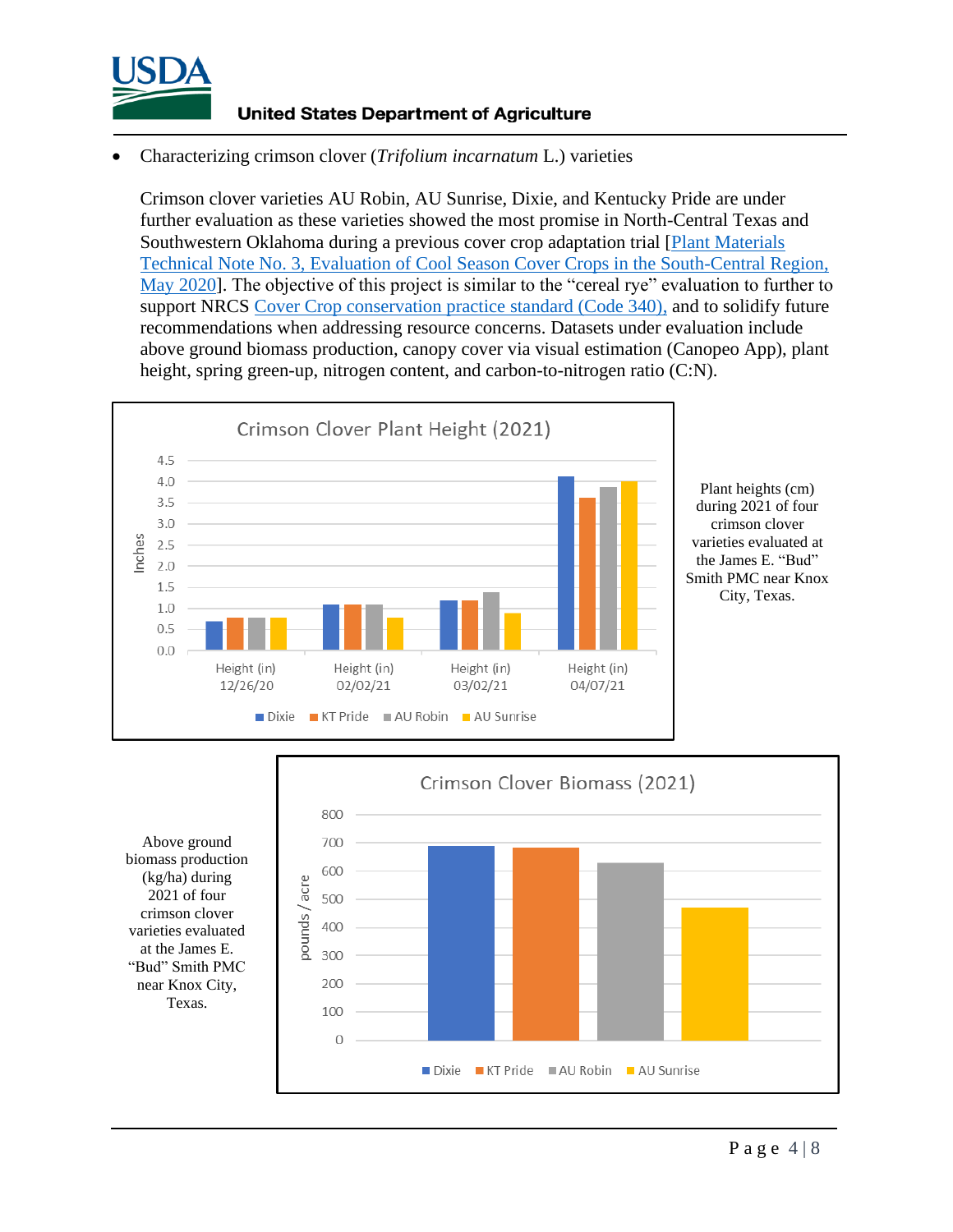

**United States Department of Agriculture** 





Dixie crimson clover was the tallest variety at 4.1 inches, produced the largest overall biomass at 690 lbs∙a<sup>-1</sup>, and produced an overall percent canopy cover of 9.3%. As stated about the cereal rye study, only one year of data has been collected and analyzed; therefore, developing conclusions is not advised.

#### **Plant Releases**

• Centex Germplasm threeflower melicgrass [*Melica nitens* (Scribn.) Nutt. ex Piper.]

Centex Germplasm threeflower melicgrass was released in 2021 by the James E. "Bud" Smith PMC. This release is a selected plant material class of certified seed and consists of six different populations of threeflower melic from the Cross Timbers and Prairies, Edwards Plateau, and Rolling Plains ecoregions. Threeflower melic is a native, cool-season perennial bunchgrass highly palatable to livestock and wildlife. This species is likely to perform best in the Cross Timbers and Prairies, Edwards Plateau, and Rolling Plains ecoregions of central and west Texas. It may also be adapted to areas of the Trans Pecos and High Plains



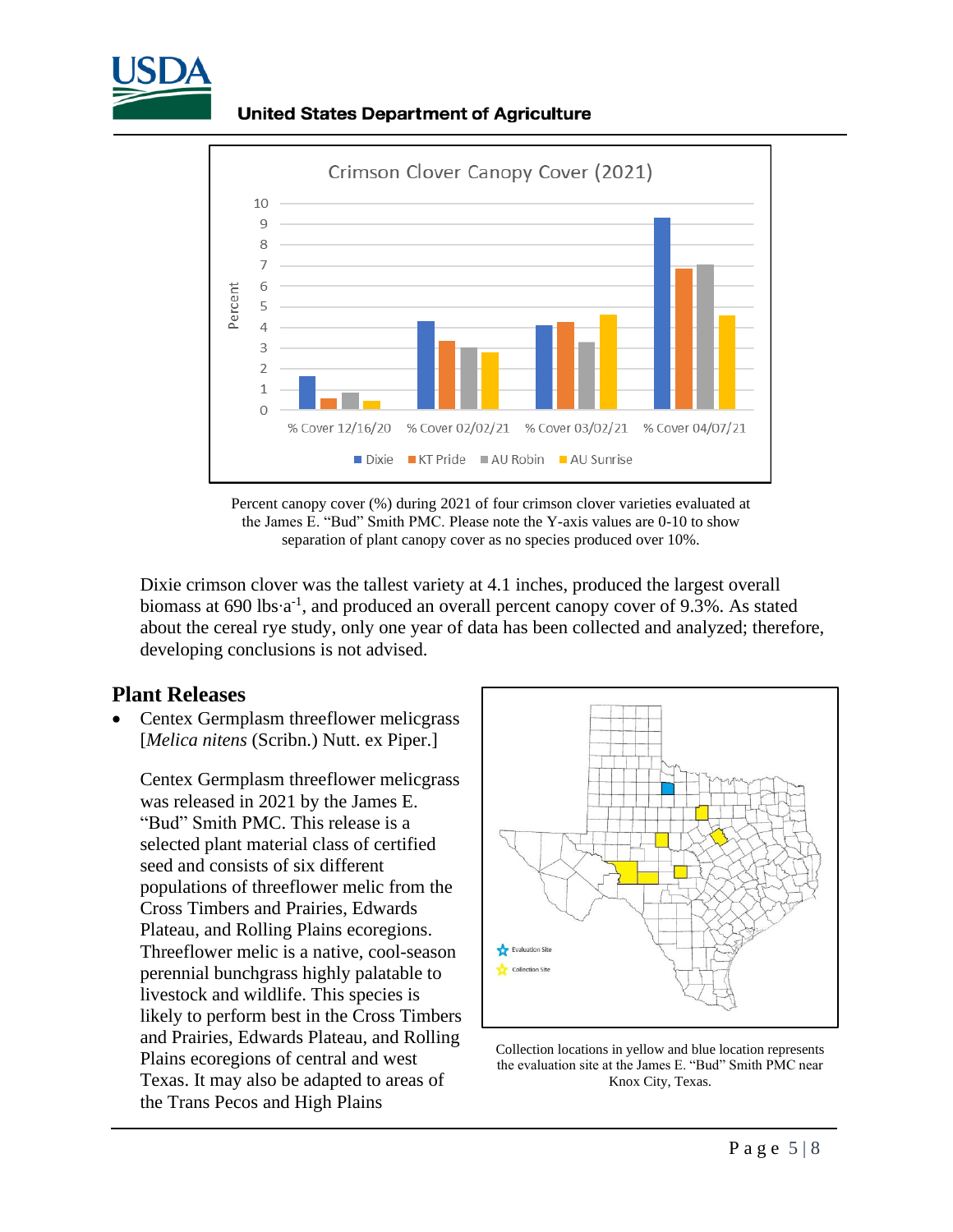

#### **United States Department of Agriculture**

ecoregions; however, additional plantings are needed to verify its full range of adaptation. Threeflower melicgrass is recommended for critical area and range plantings, wildlife habitat enhancement, and useful in pasture and hay-land mixes.

Centex Germplasm averages 29 inches tall and has a plant width of 9 inches. Smooth, hairless leaves average 8 inches long and 1/2 inches wide. Panicles are 6 inches long with abundant two or three flower spikelets, and contains approximately 235,700 seeds∙lb<sup>-1</sup>.



Production field (breeder block) of Centex Germplasm threeflower melicgrass at the James E. "Bud" Smith PMC near Knox City, Texas.



Individual plant of Centex Germplasm threeflower melicgrass at the James E. "Bud" Smith PMC near Knox City, Texas.

### **Plant Evaluations**

Willowleaf sunflower (*Helianthus salicifolius*) and blue salvia (*Salvia azurea*) are under subsequent years of comparative evaluations to document their performance within the Rolling Red Plains ecoregion. These species have performed well during 2021 due to above average rainfall in the spring. Knox City typically receives 10.64 inches of total rainfall during April, May, June, and July; however, 2021 recorded a total of 19.33 inches during the same four-month timeframe giving the native plants ample moisture. Fiscal Year 2022 will start the process of eliminating non-performing accessions and finalizing selections for future plant releases of both species.

Evaluations of Virginia wildrye (*Elymus virginicus* L.) will begin during the fall of FY2022 by evaluating each collection in a greenhouse environment. This species is known to hybridize with Canada wildrye (*Elymus canadensis* L.) and looks similar to Canada wildrye in the field; therefore, a greenhouse observation will eliminate any questionable plant collections before planting into the evaluation plots.

#### **Plant Collections and Development**

Plant development continues to be a primary emphasis of the plant materials program. The PMC is currently collecting two native plant species for evaluation under various conservation uses.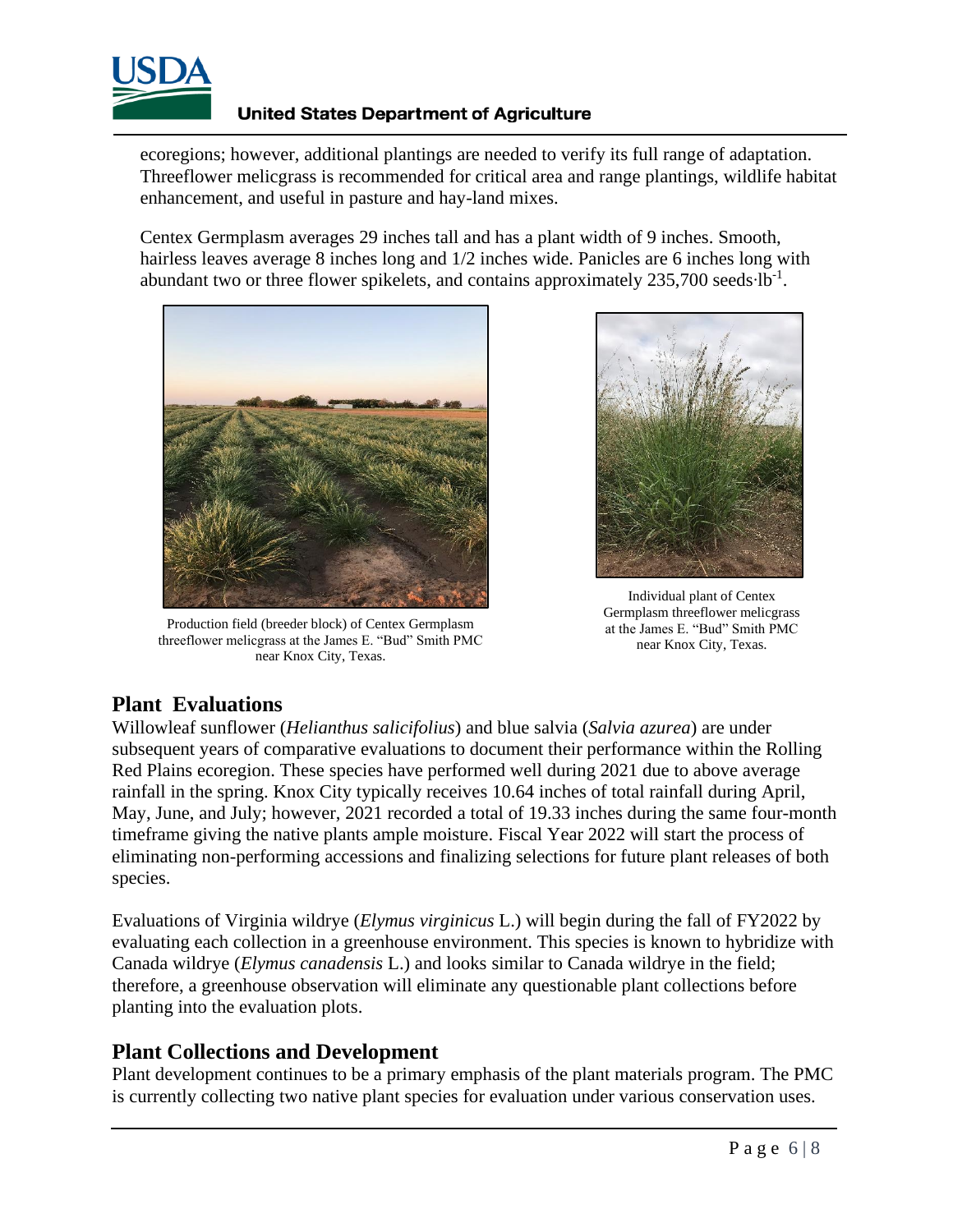

#### **United States Department of Agriculture**

- Indian blanket (*Gaillardia pulchella*)
- Golden prairie clover or golden dalea (*Dalea aurea*)



Indian blanket (Credit: Norman G. Flaigg, Lady Bird Johnson Wildflower Center)



Golden dalea or golden prairie clover (Credit: Campbell and Lynn Loughmiller, Lady Bird Johnson Wildflower Center).

The PMC relies heavily on zone and field staff for obtaining the plant collections used in our evaluations. These materials ensure that future plant releases represent a broad area of adaptation. For more information on these plant species, see the website at [https://www.plant](https://www.plant-materials.nrcs.usda.gov/txpmc)[materials.nrcs.usda.gov/txp](https://www.plant-materials.nrcs.usda.gov/txpmc) [mc.](https://www.plant-materials.nrcs.usda.gov/txpmc) 

## **Seed Production**

The PMC is responsible for producing breeder seed of cultivar releases and first generation (G0) seed of prevarietal germplasm releases. In 2021, new and larger breeder blocks were established to facilitate the increased demand for specific species in north-central and west Texas, southwestern Oklahoma, and eastern New Mexico ecoregions. One-quarter acre breeder blocks were established for 'Lometa' Indiangrass [*Sorghastrum nutans* L.], Cuero Germplasm Purple prairie clover (*Dalea purpurea*), Hondo Germplasm velvet bundleflower (*Desmanthus velutinus* Scheele), and 'Plateau' awnless bushsunflower [*Simisa calva* (Engelm. & A. Gray) A. Gray].

Currently, the PMC maintains and supplies seed for twenty-seven conservation plant releases. Below are a few prominent releases maintained at the James E. "Bud" Smith PMC near Knox City, Texas.

Prominent native plant releases currently maintained at the James E. "Bud" Smith PMC. Please visit our website for more information on these and [other conservation plants](https://www.nrcs.usda.gov/wps/portal/nrcs/pmreleases/plantmaterials/pmc/central/txpmc/cp/) released by the PMC and its cooperators.

| 'Eldorado' Engelmann's daisy (Engelmannia<br><i>peristenia</i> )         | 'Sabine' Illinois bundleflower ( <i>Desmanthus illinoensis</i> ) |
|--------------------------------------------------------------------------|------------------------------------------------------------------|
| 'Aztec' maximilian sunflower ( <i>Helianthus</i><br><i>maximiliani</i> ) | 'Alamo' switchgrass ( <i>Panicum virgatum</i> )                  |
| OK select Germplasm little bluestem (Schizachyrium<br>scoparium)         | Plains Germplasm prairie acacia (Acacia angustissima)            |
| Cuero Germplasm purple prairie clover (Dalea<br><i>purpurea</i> )        | 'Comanche' partridge pea (Chamaecrista fasciculata)              |